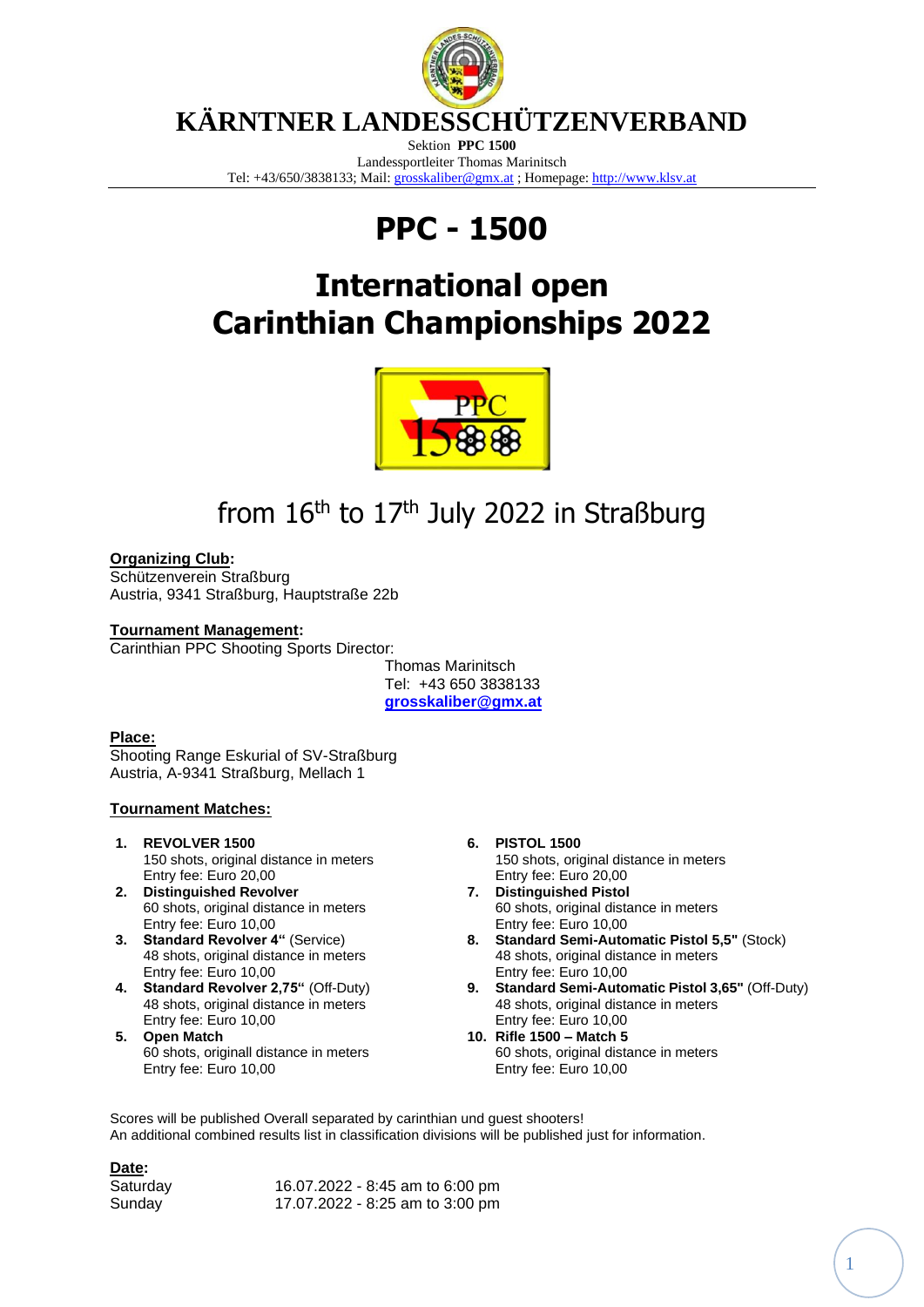#### **Award Ceremony:**

The award ceremony will take place Sunday, 17.07.2022 at about 4:30 pm.

#### **Registration:**

#### **Registrations will be accepted online on the VSGÖ website:**

<https://www.vsgoe.at/bewerbe/liste-und-anmeldung/>

Registrations can only be accepted up to the capacity of the shooting range.

#### **Match times:**

Match starting times are binding. There will be no substitute start, once the shooter failed to be on the line in due time. Carefully check your starting times. In case of crossovers or other failures instantly notify the tournament management.

#### **Rules:**

The following rules apply to the whole tournament:

**Rule books PPC-1500** (WA1500 and VSGÖ)

The articles 3, 4, 7.4, 10 and 11 of the "Österreichische Schießordnung" [*Austrian shooting regulation*] apply.

Protective glasses and hearing protectors are mandatory!

Weapon and equipment compliancy checks will take place on a random basis.

#### **Score card:**

For each match the shooter will receive a scoring card.

The original card is for the tournament management. The card has to be filled out properly. Corrections or erasures on the scoring card are not allowed. The signed card has to be delivered to the tournament management *within 30 minutes* after the end of the respective match.

*The delivered card counts irrevocably*.

Missing hits on a score card are unconsidered.

Excessive hits on a score card will be subtracted (the best) until the correct number of hits is reached. Reclamations concerning this procedure are invalid.

#### **Scoring:**

Each shooter scores the target of his right neighbour. The shooter on the most right scores the target of range 1.

The shooter, who fired at the targets to be scored, is not present while his targets are scored. The scorer places the completely filled out scoring card with the targets.

After that the shooter controls the scoring card and his targets. In case he does not agree with the scoring, he brings his targets and scoring card to the jury (tournament management).

While his targets are scored the shooter is not present at his targets!

He does not take influence on the scorer. This would be considered unsportsmanlike conduct. The tournament management reserves the right to control these principles.

#### **Awards:**

**In each match there will be medals for the first three places** (according to overall results) and certificates for the first five places**.**

#### **Announcements:**

With his registration the shooter accepts that his name and shooting club will be published in the list of results and on the internet.

**ATTENTION: The result lists will be published on the internet pages [www.wa1500.org](http://www.wa1500.org/) , [www.klsv.at](http://www.klsv.at/) and [www.polizeisportverein-klagenfurt.at/Grosskaliber.html](http://www.polizeisportverein-klagenfurt.at/Grosskaliber.html) .**

#### **Legal disclaimer:**

Each shooter is responsible for his fired shots! The tournament management and the organizing club take no responsibility for any kind of accidents! With his registration the shooter accepts all the rules as stated in this invitation.

This tournament is not a public event. Spectators are not allowed.

All applicable COVID laws and regulations must be obeyed.

#### **Appeal Jury:**

Handgun Sports Director and 3 experienced shooters (from different clubs - preferably range officers). Appeal fee: Euro € 50,-